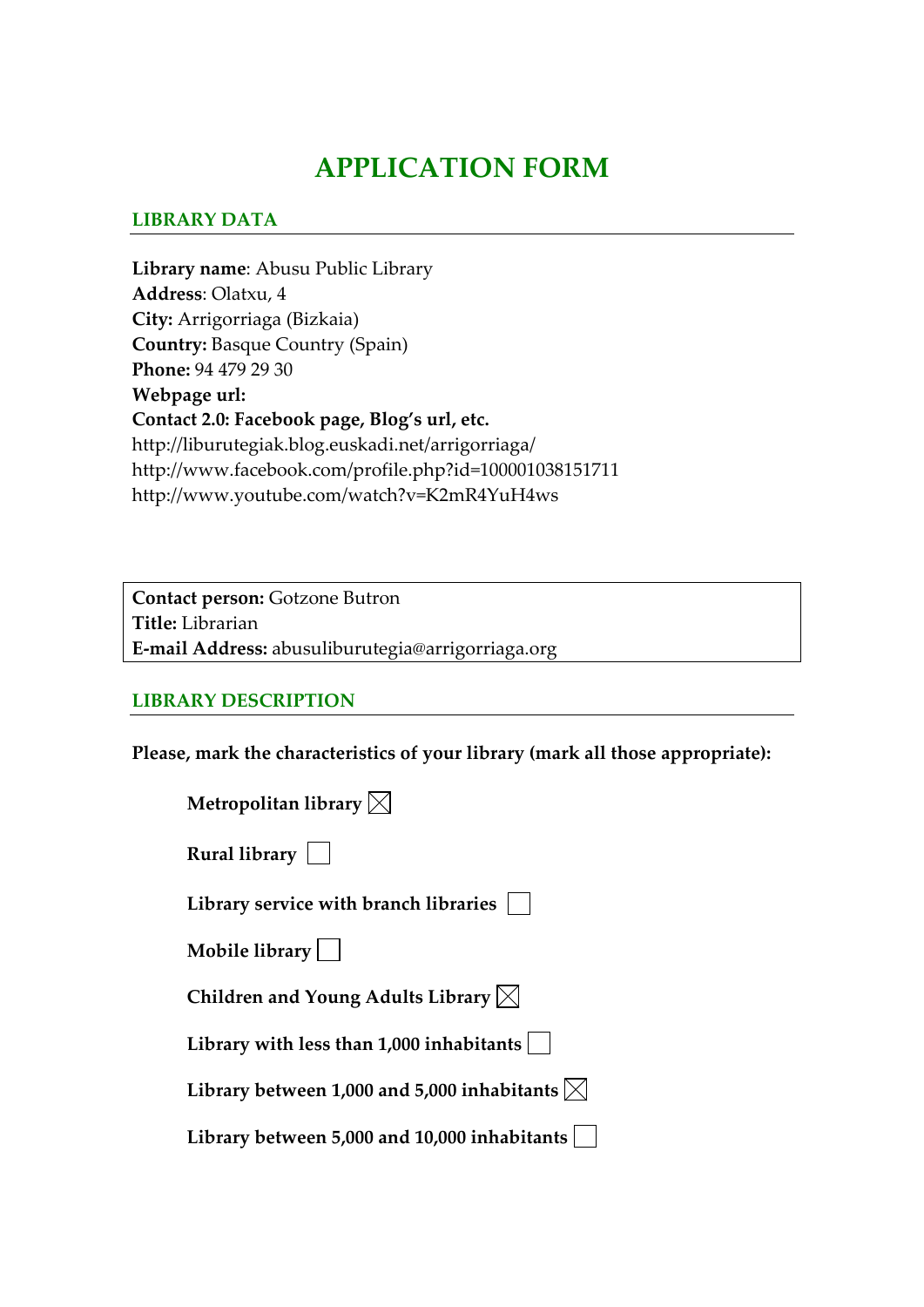| Library between 10,000 and 20,000 inhabitants            |
|----------------------------------------------------------|
| Library between 20,000 and 30,000 inhabitants            |
| Library between 30,000 and $100,000$ inhabitants $\vert$ |
| Library between 100,000 and 200,000 inhabitants          |
| Library between 200,000 and 500,000 inhabitants          |
| Library with more than 500,000 inhabitants               |
|                                                          |

# **MORE INFORMATION**

**Please, tell us a bit more about your library, pictures are also welcome:** 

| <b>Short description:</b>                                                                                                                                                                                                                                                                                                                                                                   |
|---------------------------------------------------------------------------------------------------------------------------------------------------------------------------------------------------------------------------------------------------------------------------------------------------------------------------------------------------------------------------------------------|
| This public library is located in an urban area in Abusu, a neighborhood of<br>Arrigorriaga. The neighborhood itself includes a part of<br>Arrigorriaga Town and a part of Bilbao city with a population of<br>about 12.000 people from both cities. It's essentially working class<br>population with an increasing number of people coming from<br>another countries, mostly from Africa. |
| The library joins the Basque Public Reading Network and shares catologue<br>with more than 200 public libraries in the Basque Country.                                                                                                                                                                                                                                                      |
| The library is inmerse in a network project along with different associations<br>and education centres in Abusu neighborhood, called "Abusu, a<br>reading neighborhood" wich works for involving every single<br>person in the education of all children and young people, and<br>specially in supporting reading as a way of development for the<br>whole community:                       |
| http://www.eitb.com/es/videos/detalle/752842/bilbao-arrigorriaga-tienen-<br>curiosa-fomentar-lectura/ (video from the basque public TV news)                                                                                                                                                                                                                                                |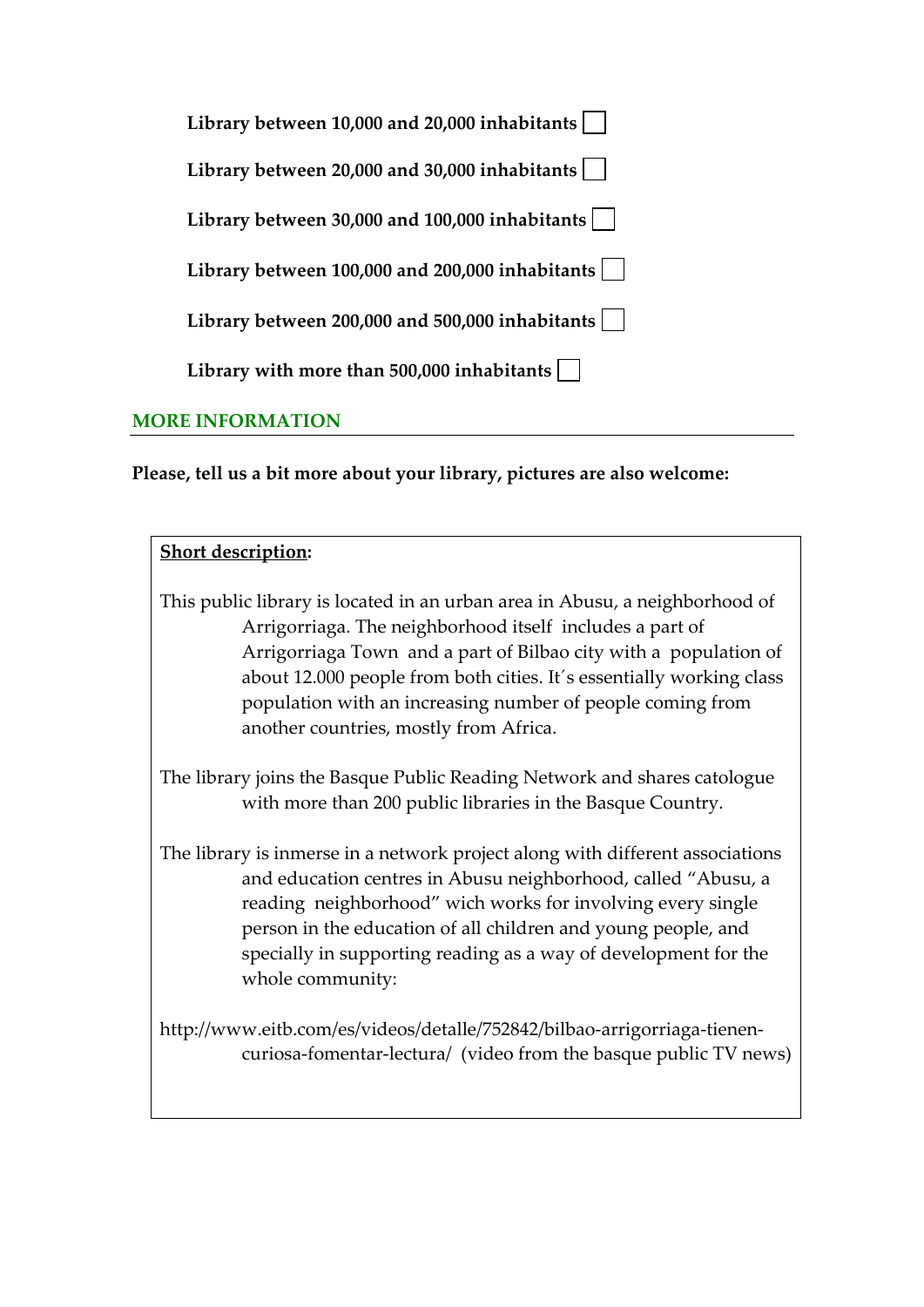### **Current library programs:**

- During the last five years, we have organised different campaigns and programmes in order to make reading popular, familiar and funny, and books eassily found everywhere: book crossing editios, book fairs, reading marathons, reading clubes, etc.
- This year, 2011, we involved about 36 storekeppers in the campaing called " Take a book" where shoppers offered books to children when they were shopping with their families.
- Another campaing called "I´m also a reader" showed popular people in the neighborhood reading a book; and the flash mob we recorded in April to celebrate the International Book Day gathered more than 500 people with books: http://www.youtube.com/watch?v=K2mR4YuH4ws

On the other hand we organise story telling sessions in the library by professional story tellers and also with parents of young children, and reading clubes for young and adults in collaboration with the Education Centres in the neighborhood, through our blogs: http://liburutegiak.blog.euskadi.net/abusu/

**Please tell us about the kind of activities you would be interested in doing with your sister library:**

**We would like to share Library information and ideas on cultural events and popular reading programmes.**

**Develop joint programmes, such as :**

- **• Reading clubs where the same books are read (could be books about/from the other country)**
- **• Programs for the promotion of young' s reading**
- **• Book clubs promoting the use of online forums or other ways to communicate, like Skype, facebook, etc.**